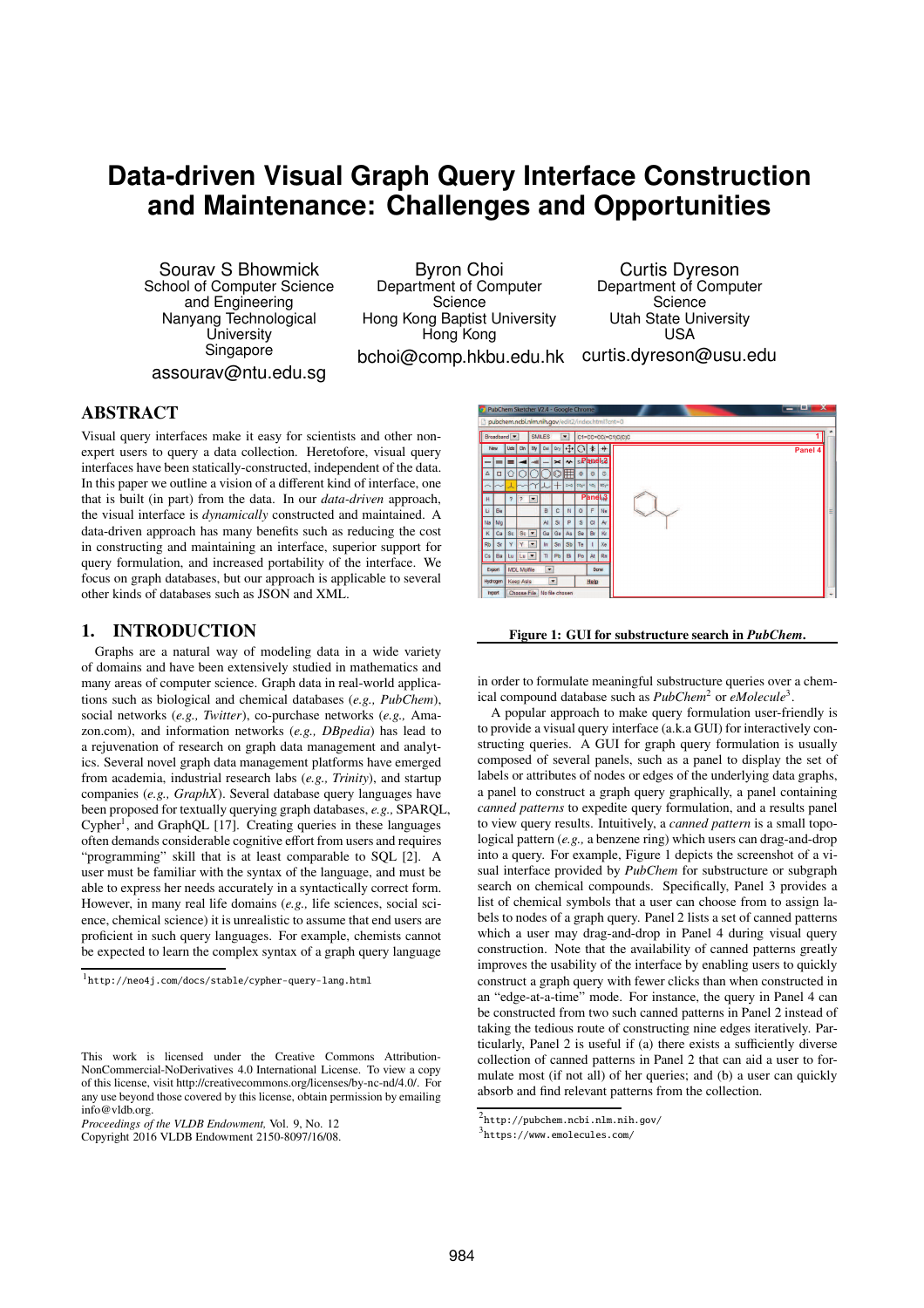## **1.1 Data-unaware Visual Query Interfaces**

Visual query interfaces utilize the results of decades of research by the HCI community related to various theoretical models of visual tasks, menu design, and human factors. Unfortunately, despite the significant progress this community has made towards constructing user-friendly visual interfaces, three key drawbacks hinder progress.

- 1. **Lack of diverse content.** First, the content of various components (*e.g.,* Panels 2 and 3) are created manually by "hard coding" them during GUI implementation. Consequently, the set of canned patterns is limited to those selected in advance by a domain expert, *e.g.,* the patterns in Panel 2 are manually selected and added to the GUI. A user may find the pre-selected patterns in Panel 2 useless in formulating some queries. Similar problem also arise in Panel 3 where the labels of nodes are manually added instead of automatically generated from the underlying data.
- 2. **Static content.** Second, the visual interface is static. That is, the content of Panels 2 and 3 remains static even when the underlying data evolves. As a result, some patterns (resp. labels) in Panel 2 (resp. Panel 3) may become obsolete as graphs containing such patterns (resp. labels) may no longer exist. Similarly, some new patterns (resp. labels), which are not in Panel 2 (resp. Panel 3), may emerge due to the addition of new data graphs or new nodes in existing graphs.
- 3. **Lack of portability.** Third, classical query interfaces lack portability as a GUI cannot be seamlessly integrated with another graph repository in a different domain (*e.g.,* protein structure, social networks). As the contents of Panels 2 and 3 are domain-dependent and manually created, the GUI needs to be reconstructed when the domain changes in order to accommodate new domain-specific patterns and labels.

#### **1.2 Our Vision**

The common theme that runs through the limitations mentioned above is that *visual query interface construction and maintenance should be dynamic and data-driven rather than pre-selected or manually constructed*. In this paper, we articulate a vision shaped by two fundamental questions.

- 1. How can we automatically generate and maintain the contents of relevant panels in a visual query interface?
- 2. Can data-driven visual query interfaces enhance usability and portability across graph repositories?

Specifically, our vision calls for a generic data-driven approach to address the aforementioned limitations associated with the construction and maintenance of traditional data-unaware visual graph query interfaces. A data-driven paradigm has several benefits such as superior support for visual subgraph query construction, significant reduction in the manual cost of maintaining an interface for any graph-based application, and portability of the interface across the diverse variety of graph querying applications. To the best of our knowledge, prior to our recent publication [43], we are not aware of any systematic endeavor of making visual query interface construction and maintenance data-driven.

## **1.3 Paper Organization**

The rest of the paper is organized as follows. In Section 2, we describe the generic structure of a visual graph query interface. Section 3 introduces the architecture of a *data-driven* visual graph



**Figure 2: GUI for graph query formulation.**

query interface construction and maintenance system and key novel research challenges that need to be addressed in order to realize it. Section 4 briefly presents the related research and highlights the novelty of our vision. We briefly report our initial effort to realize this vision in Section 5. The last section concludes this paper.

## **2. STRUCTURE OF A QUERY GUI**

Many visual interfaces for graph query construction [9,19,20,40] are comprised of at least four key panels.

- 1. An *Attribute Panel* to display the set of labels or attributes of nodes or edges of the underlying data. For simplicity, we assume that this panel consists of a set of node or edge labels $4$ .
- 2. A *Pattern Panel* to display the set of canned patterns that can aid query formulation.
- 3. A *Query Panel* for constructing a graph query graphically by adding a node or canned pattern iteratively.
- 4. A *Results Panel* that displays the query results.

Figure 2 depicts a screen dump of such a visual interface for querying a set of data graphs (chemical compounds). A typical query would be constructed using the interface by performing the following sequence of steps.

- 1. Move the mouse cursor to the *Attribute* or *Pattern Panel*.
- 2. Scan and select a label or pattern (*e.g.,* label C, benzene ring pattern).
- 3. Drag the selected item to the *Query Panel* and drop it. Each such action represents formulation of a single node or a subgraph in the query graph.
- 4. Repeat, if necessary, Steps 1–3 for constructing another node or subgraph.
- 5. Construct edges (if necessary) between relevant nodes in the constructed subgraphs by clicking on them.
- 6. Repeat Steps 4 and 5 until the complete query graph is formulated.

<sup>4</sup>Attributes associated with nodes or edges of multi-attribute graphs can be easily added in the panel.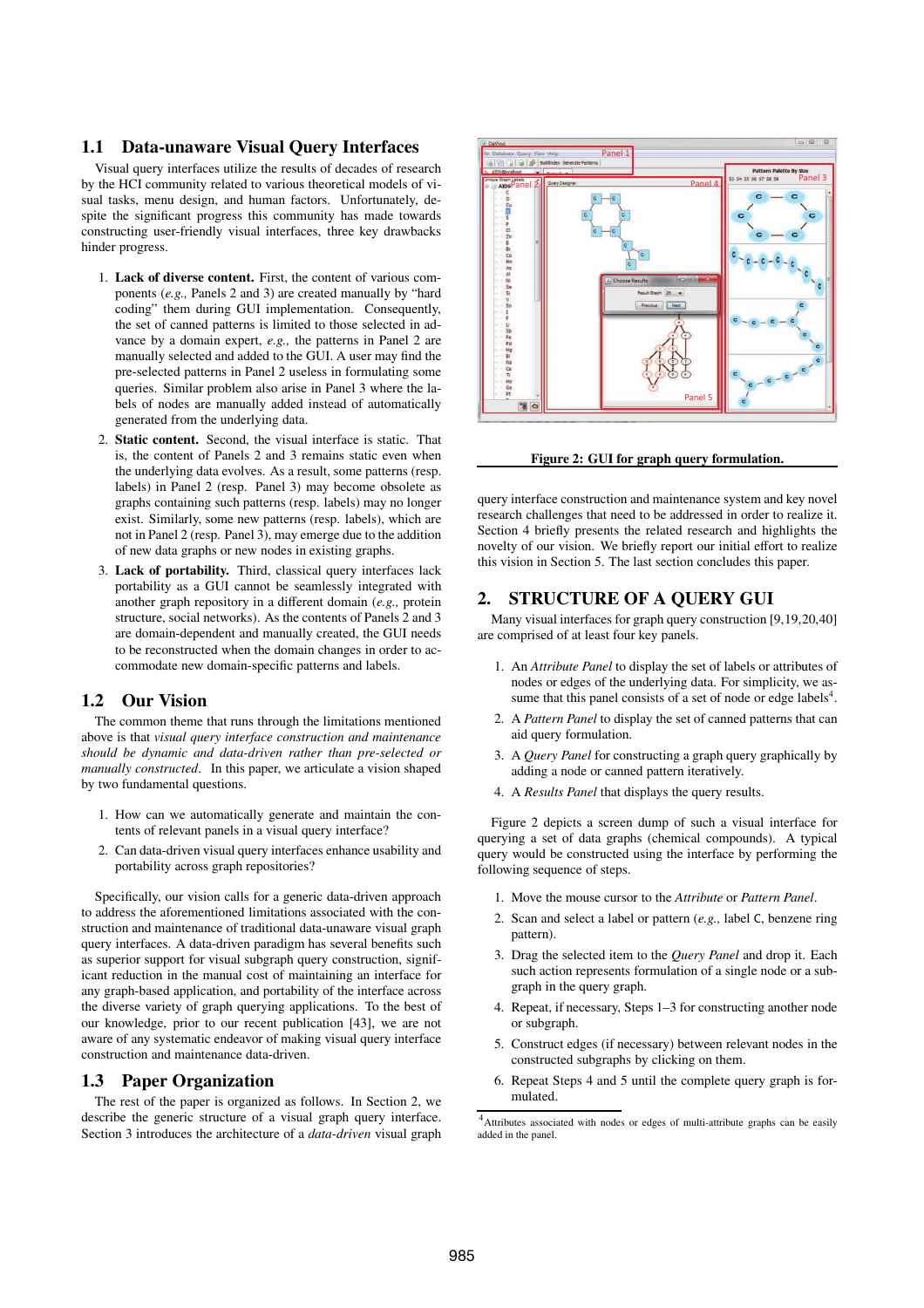

#### **Figure 3: Framework of data-driven visual graph query interface construction and maintenance.**

Observe that the contents of a *Query Panel* and a *Results Panel* are very much dependent on a user and a specific query, respectively. In contrast, the contents of the *Attribute* and *Pattern Panels* depend on the data. *Hence, data-driven construction and maintenance of a visual graph query interface must focus on constructing and maintaining the contents of Attribute and Pattern Panels automatically from the underlying data*.

**Additional Panel.** Although the aforementioned panels are prevalent in many real-world visual graph query interfaces, some recent interfaces provide an additional *Suggestion Panel* to support intelligent suggestions and feedbacks during graph query formulation. For example, viiq [18] automatically suggests top- $k$  new edges relevant to a user-specified partial query graph on the *Query Panel* and displays label suggestions for newly added nodes and edges in a *Suggestion Panel*.

## **3. NOVEL RESEARCH CHALLENGES**

Figure 3 depicts the framework of a system for realizing our proposed vision. At the bottom of the figure, graph data is the foundation used to construct and maintain a visual interface, and influences the layout in the interface. At the top of the figure, applications (users) interact with the developed interface. In this section, we discuss in detail the novel research challenges associated with realizing this framework. We first discuss these challenges by assuming that the underlying graph repository contains a large collection of small or medium-sized graphs (Sections 3.1 and 3.2). Then, in Section 3.3 we reconsider these challenges in the context of massive networks (*e.g.,* social network). Note that it is important to distinguish between these two types of graph-structured data that are prevalent in many real-world applications as several recent studies have shown that data management and analytics techniques designed for one cannot be directly adopted to handle the other [15]. Unless specified otherwise, we assume that query logs are not available<sup>5</sup>.



#### **3.1 Data-driven GUI Construction**

As remarked earlier, traditionally, data is not used to construct or maintain a visual graph query interface. This limits the usability of an interface and also curtails the portability of the interface since it needs to be manually reconstructed or modified to facilitate visual querying in a new domain. We propose a data-driven strategy to overcome the limitations of the classical approach. Our goal is to *generate the contents of the Attribute and Pattern Panels automatically.* Note that the content of the *Suggestion Panel* is only relevant when a query is being formulated and not during GUI construction.

While the set of labels or attributes of nodes or edges of the data graphs (displayed on the *Attribute Panel*) can be easily generated by traversing them, automatically generating the set of canned patterns (for *Pattern Panel*) is computationally challenging. These patterns should not only maximally cover the underlying graph data but should also minimize topological similarity (redundancy) among the patterns so that a diverse set of canned patterns is available to the end users for query formulation. Note that there can be a prohibitively large number of such patterns. Hence, the size of the pattern set should not be too large due to limited display space on the GUI as well as the inability of users to absorb too many patterns during query formulation.

As some of the canned patterns may be frequent in the underlying data, at first glance it may seem that they can be generated using any frequent subgraph mining algorithm [39]. For example, both GUIs in Figures 1 and 2 contain the benzene ring as one of the canned pattern since many chemical compounds contain the ring. However, this is not the case as it is not necessary for all canned patterns to be frequent. It is indeed possible that some patterns are frequently used by end users to formulate visual queries but are infrequent in the collection. For example, although the pattern in Figure 4 is an infrequent subgraph in *Pubchem*, it can be useful in formulating queries to retrieve different types of (fluorosulfonyl) acetic acid compounds having antiviral properties. Notice that this pattern does not appear in the GUI in Figure 1. Furthermore, a frequent subgraph mining technique may generate a prohibitively large number of patterns, which may be too large for the limited display space of the GUI and also may not necessarily minimize redundancy as well as maximally cover the underlying graph data. Graph summarization techniques [21, 22, 37], which focus on grouping nodes at different resolutions in a large network, cannot be adopted here as these techniques do not focus on generating a concise canned pattern set by maximizing coverage while minimizing redundancy under a GUI constraint. In summary, a novel strategy is necessary to address the problem of data-driven GUI construction.

Given a large collection of data graphs, a data-driven strategy for constructing the contents of the *Pattern Panel* can be as follows. First, we partition the set of graphs into a set of *clusters* where the *topological similarity* among the graphs in a cluster is high, and the similarity is low for graphs in other clusters. Since computing such similarity for all pairs of data graphs can be prohibitively expen-

<sup>&</sup>lt;sup>5</sup>This assumption is reasonable; otherwise we have to defer realization of our paradigm until the query log is sufficiently large. Furthermore, such log-based tech-niques are not effective in handling ad hoc query formulation.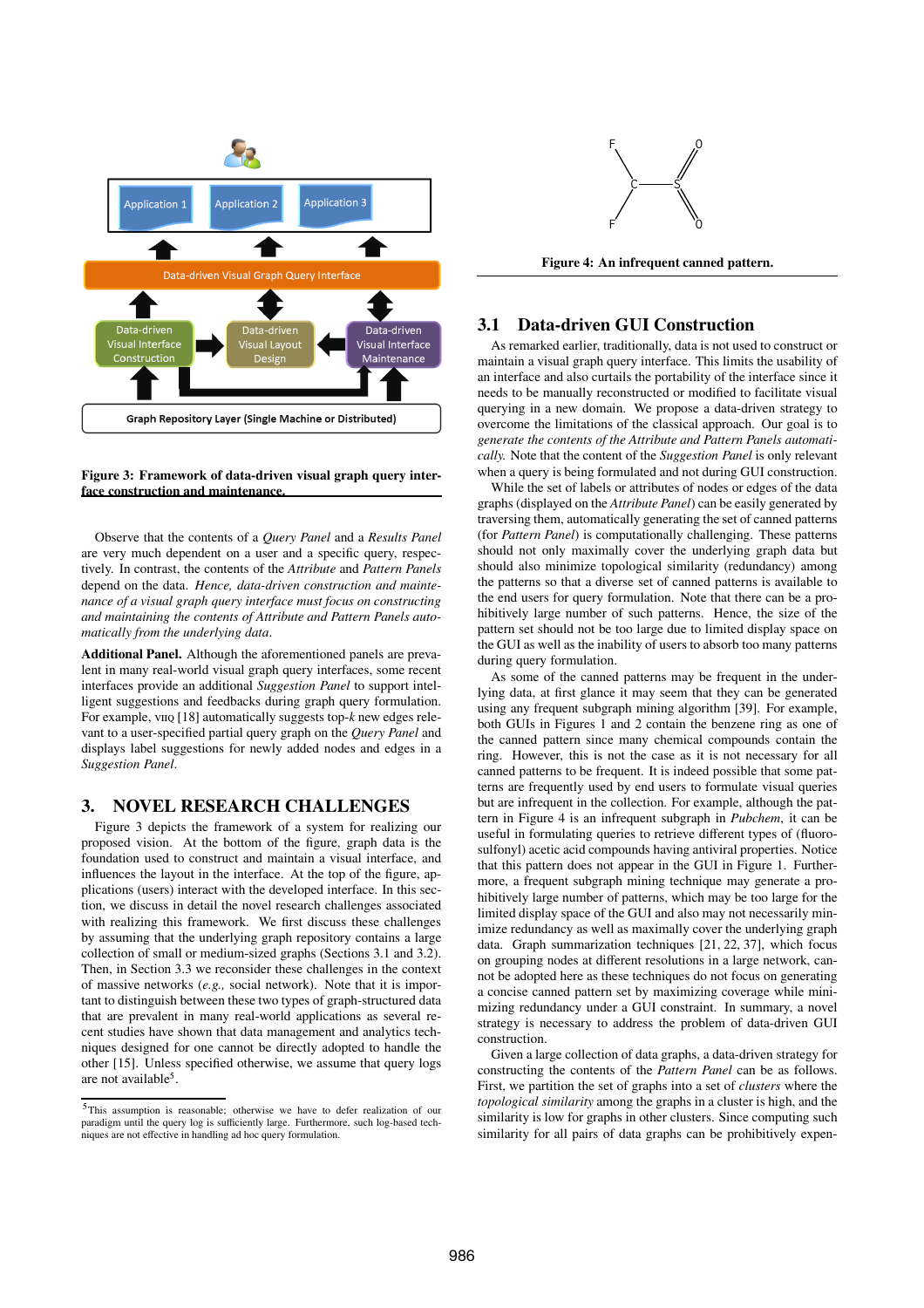sive [35], it is paramount to discover certain topological featurebased *similarity bounds* of the data graph pairs (wherever possible) to allocate them in the correct cluster without computing the similarity scores. However, if the search of effective similarity bounds becomes impractical, then a sampling-based technique may be leveraged to identify a set of *representative* data graphs (which is significantly smaller than the entire collection) and subsequently cluster these representative graphs instead.

Next, the data graphs in each cluster can be *merged* into a single graph called a *closure graph* based on their topological similarities. Intuitively, a closure graph "summarizes" the content of each cluster. The intuition behind this step is that each cluster represents topologically similar data graphs, so it is sufficient to generate a concise and accurate closure graph to represent the cluster in contrast to attempting to finding such closure graphs directly from the underlying repository. Lastly, a collection of canned patterns to be displayed in the GUI can be extracted by traversing these closure graphs. Note that the set of *candidate* canned patterns that maximally cover these closure graphs may be too large to fit in the limited space of the GUI. Hence, it is important to explore effective strategies to *select* a subset of these patterns by minimizing redundancy and maximizing coverage of the patterns for a given *GUI constraint*<sup>6</sup> . The selected patterns also need to ensure superior *GUI aesthetics* (elaborated in Section 3.4).

Our strategy for data-driven construction of canned patterns can also take advantage of in-memory systems [44]. Observe that each cluster can be processed in parallel for closure graph generation as well as canned patterns extraction. Hence, it is interesting to explore how data-level parallelism and shared-memory scale-up parallelism of in-memory systems can be exploited to enhance the performance of the data-driven GUI construction. Specifically, the aforementioned approach needs to be redesigned in the context of the availability of SIMD, bit-parallel algorithms, and on-chip hardware accelerators such as GPUs and FPGAs.

It is worth noting that in practice the construction of a GUI is carried out prior to querying the underlying graph repository. Hence, it is realistic to assume that query logs and usage patterns of users are unavailable to facilitate canned pattern generation.

#### **3.2 Data-driven GUI Maintenance**

The preceding subsection focuses on extracting contents of the *Attribute* and *Pattern Panels* from a specific snapshot of the underlying graph data. However, real-world graphs are dynamic in nature. A recent study [45] described approximately 4,000 new structures were added daily to the *SCI finder* database<sup>7</sup> . In the presence of rapidly-growing or changing data, the contents of the *Attribute* and *Pattern* Panels can grow stale quickly. But running the data-driven visual query interface construction technique frequently would be expensive. So it is important to develop an efficient, incremental approach that can dynamically update the contents of these two panels as the underlying database evolves.

There have been several studies on mining evolution of graphstructured data [4]. Yuan *et al.* [41, 42] proposed an incremental technique to update the indexed *graph features* for subgraph search in response to database updates. None of these efforts focus on updating "summary" patterns in an evolving graph repository. Recent efforts on graph summarization [21, 22, 37] do not focus on updating them with changes to the underlying data.

Given a set of existing canned patterns and labels, and a set of updated data graphs, the goal here is to *incrementally* maintain the labels and canned patterns. To this end, a key challenge is to maintain the clusters so that updated closure graphs, labels, and canned patterns can be generated. One possible strategy is to exploit the closure graphs instead of individual data graphs to determine the cluster membership of an updated or new data graph. This is more efficient since the number of closure graphs is typically significantly smaller than the number of data graphs. Specifically, for a new data graph, an existing closure graph that "best" matches the new graph needs to be identified. If there does not exist any such closure graph, then the new graph can be assigned to a new cluster and a new closure graph is computed. Otherwise, it is assigned to the *best matching* cluster and the corresponding closure graph needs to be updated. It is important to explore upper and lower bounds for the matching function to prune matching with irrelevant closure graphs. If an existing data graph is deleted or modified then the corresponding cluster and its closure graph is updated accordingly.

Once the closure graphs are updated, the *Attribute Panel* can be updated in a straightforward manner by scanning the updated closure graphs to identify new labels or remove obsolete labels. The canned patterns can be maintained by traversing these updated closure graphs to seek patterns that can be added to or removed from the *Pattern Panel*. This requires optimization of an objective function that determines whether after addition of a new pattern or removal of an existing pattern, there is gain in coverage and reduction in redundancy in the canned pattern set. Once again it is important to explore the upper and lower bounds of the objective function to filter irrelevant candidate patterns.

Observe that a key challenge to overcome is that the proposed solution must efficiently update the *Attribute* and *Pattern Panels* in real time as such updates may be performed frequently depending on the evolutionary characteristics of the underlying graph repository. Although label updates can be efficiently handled, updating canned patterns can be challenging due to the complexity of the problem especially when the updates are large and occur frequently. Similar to the data-driven GUI construction, one way to address this challenge is to design algorithms that can leverage data-level parallelism and scale-up parallelism of in-memory systems [44]. If updates are so frequent that real-time update is still too expensive, it is possible to batch the updates and perform them periodically at fixed intervals. Note that the challenge here is to identify the "best" periodicity, which is application and workload dependent. Specifically, machine learning-based techniques can be explored to mine the temporal history of updates of the underlying repository to predict the "best" interval for canned pattern maintenance. Since real-world graph data sources may be frequently updated, such information can be used as the ground truth for training the algorithms.

When sufficiently large query logs are available the aforementioned maintenance techniques can be extended to incorporate them. For instance, if a certain pattern rarely appears in past queries then it may be given lower priority to appear in the *Pattern Panel*. Similarly, if certain data graphs are rarely retrieved by user queries, then canned patterns affected by changes to these data graphs can be *lazily* maintained by deferring their maintenance. Two key challenges here are to devise efficient data structures to represent a large collection of graph query logs in a compressed form by identifying common subgraphs and to create a judicious, efficient canned pattern maintenance strategy that *integrates* these query logs and closure graphs to produce a superior set of canned patterns for a given *GUI constraint*.

<sup>&</sup>lt;sup>6</sup>The GUI constraint can be expressed as follows: the GUI can only display canned patterns having size ranging from  $k_1$  to  $k_2$  (*e.g.*, 2 to 8) and the maximum number of patterns is *M* for each size.

<sup>7</sup> www.cas.org/products/scifinder.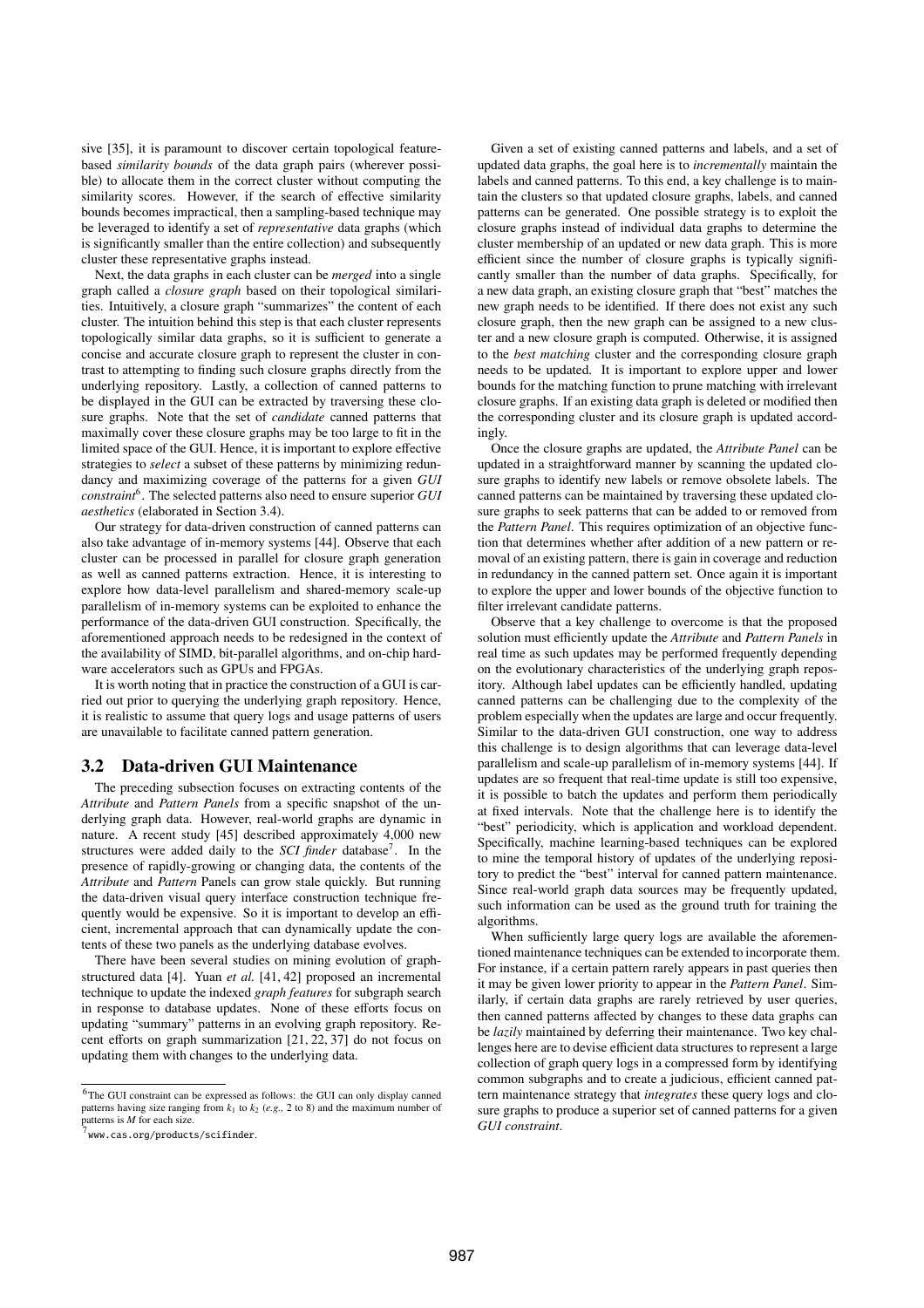## **3.3 Data-driven GUIs for Massive Graphs**

The aforementioned research challenges are targeted for a single machine-based graph repository containing a large collection of small or medium-sized graphs. As remarked earlier, several realworld graphs (*e.g.,* social networks, Web graph, road networks) do not fall into this category of graphs as they are typically modelled as massive networks containing millions or billions of nodes and edges. Processing such massive graphs in a distributed computing environment (instead of a single-machine system) often yields better performance [23]. Consequently, the single machine-based solutions devised to address the preceding aims cannot be directly used for data-driven construction and maintenance of visual interfaces on such networks.

There have been efforts to build distributed graph computing systems for data processing and analytics applications [1, 23, 26, 28]. These systems are built on top of a shared-nothing architecture and have typically focused on PageRank computation [28], computing connected components [32], subgraph search [13, 27, 36], and data mining [24]. None of these efforts focus on data-driven visual query interface construction or maintenance.

A possible approach to address this problem is to use an appropriate distributed graph computing framework (*e.g.,* Pregel [28], Giraph [1]) to evenly partition the vertex or edge set of the massive network into *M* machines. A keen reader may observe that a single partitioning technique may not always be the "best" choice for all applications. For instance, vertex partitioning may be a good choice for uniform-degree graphs (*e.g.,* road networks) but may lead to computation and communication imbalance for power-law graphs (*e.g.,* social networks) [23]. In fact, for the latter case edge partitioning is a better choice [23]. Hence, given a massive graph for a specific application, we first analyze its topology, and subsequently use the topology to select the partitioning framework.

After partitioning, each machine in our framework contains a large subnetwork of the original massive network. The subnetwork residing on each machine can be further partitioned into a set of subgraphs, which can easily be done in parallel over *M* machines. Observe that a partition on a machine is similar to a data graph representing a small or medium-sized graph. Hence, conceptually each machine now contains a set of small or medium-sized graphs.

Since each machine now contains a set of "data graphs", we can adopt the cluster and label generation strategies discussed in Section 3.1 to generate the clusters and labels on each machine. Note that this step is independent for each machine. Hence, it can be done in parallel. Particularly, three levels of parallelism [44] can be exploited to construct the canned patterns of a GUI.

The labels, on the other hand, are first generated in each machine and then merged using message passing to create a distinct list of labels. Next, the data graphs in each cluster in each machine can be combined into a closure graph by adopting the strategy discussed earlier. Hence, each machine now contains a set of closure graphs. Note that due to the distributed nature of the problem, a closure graph may occur in multiple machines. Consequently, it is important to devise an efficient strategy to merge the closure graph collection in multiple machines by removing identical graphs. This requires exploration of a message passing-based solution that minimizes the number of messages sent over the network yet achieves the desired goal. Lastly, given the *GUI constraint*, the canned patterns needs to be generated in parallel from the closure graphs residing in each machine. Similar to the above step, a canned pattern may be generated in different machines as it may occur in multiple closure graphs residing in different machines. Hence, a message passing-based solution is required so that a pattern is only extracted once.

The strategy for maintaining labels and canned patterns when the data changes also needs to be designed by leveraging the distributed nature of the data. Given a set of machines that contains the modified subnetworks, the set of clusters affected by the updates needs to be identified and the update strategies for corresponding clusters and closure graphs as highlighted in the preceding subsection need to be extended to handle this challenge. Note that, similar to the above step, we need to ensure that the resultant collection of closure graphs in multiple machines is distinct as a modification may lead to the generation of identical closure graphs. The labels and canned patterns can be updated accordingly by leveraging the update strategy in Section 3.2 while ensuring distinct sets of labels and patterns are generated using message passing.

One of the key challenges for the above strategy is that the message passing-based techniques need to effectively remove unnecessary canned patterns or closure graphs without adding significant cost due to messages exchanged. A potentially viable alternative may be to use a master machine for serial computation. Specifically, the closure graphs from all machines are sent to the master, which then aggregates these graphs by removing duplicates and sent them back to the workers. Similarly, the canned patterns or labels from each machine are sent to the master, which then selects the final list of patterns/labels based on the *GUI constraint*.

#### **3.4 Data-driven Visual Layout Design**

**Task complexity-aware visual layout design.** Given the set of labels and canned patterns to be displayed on the GUI, their judicious layout will facilitate fast and easy visual query formulation. It is well-known in the HCI community that how items are laid out impacts the *item selection time* [10, 11]. For instance, in Figure 1 the labels and patterns are laid out in a matrix format whereas in Figure 2 the labels are arranged as a list of items and the patterns are grouped by size and laid out in tabbed panels. The former layout scheme is useful when there are only a small number of labels and patterns while the latter is suitable for displaying larger collections of items. Recall that a limited choice of labels or patterns may adversely impact visual query formulation time and make these panels less useful. Hence, here we seek to answer the following question: *Given a graph repository, what is the "optimal" layout scheme for the labels and patterns that can greatly facilitate fast and easy formulation of visual queries?* Note that the layout design of the current generation of GUIs for graph querying is not data-driven and is based either on arbitrary choices or some simple HCI or aesthetic rules.

Any effective solution to the aforementioned question needs to consider the following two key factors, (a) availability of canned patterns and labels on the GUI; and (b) *search time* to find relevant patterns and labels during query formulation. For example, too few canned patterns would decrease the usability of the GUI in Figure 1. Our data-driven strategies discussed in Sections 3.1 to 3.3 can greatly alleviate this issue. The second factor, *i.e., search time*, is critical, a user who spends too much time searching for patterns or labels during query formulation will be deterred from using the GUI. If a user has extensive knowledge of the GUI, either through prior experience or because the items (patterns or labels) are organized "optimally," then she will be able to find her target item rapidly. On other hand, if the user is unfamiliar with the items (*e.g.,* the items are randomly organized or its organization is unknown), then she has to visually inspect each item in the panels to find the desired item, which increases task completion time. For example, in order to search for a pattern in Figure 2, a novice user needs to click on the size-specific tab and then visually search each pattern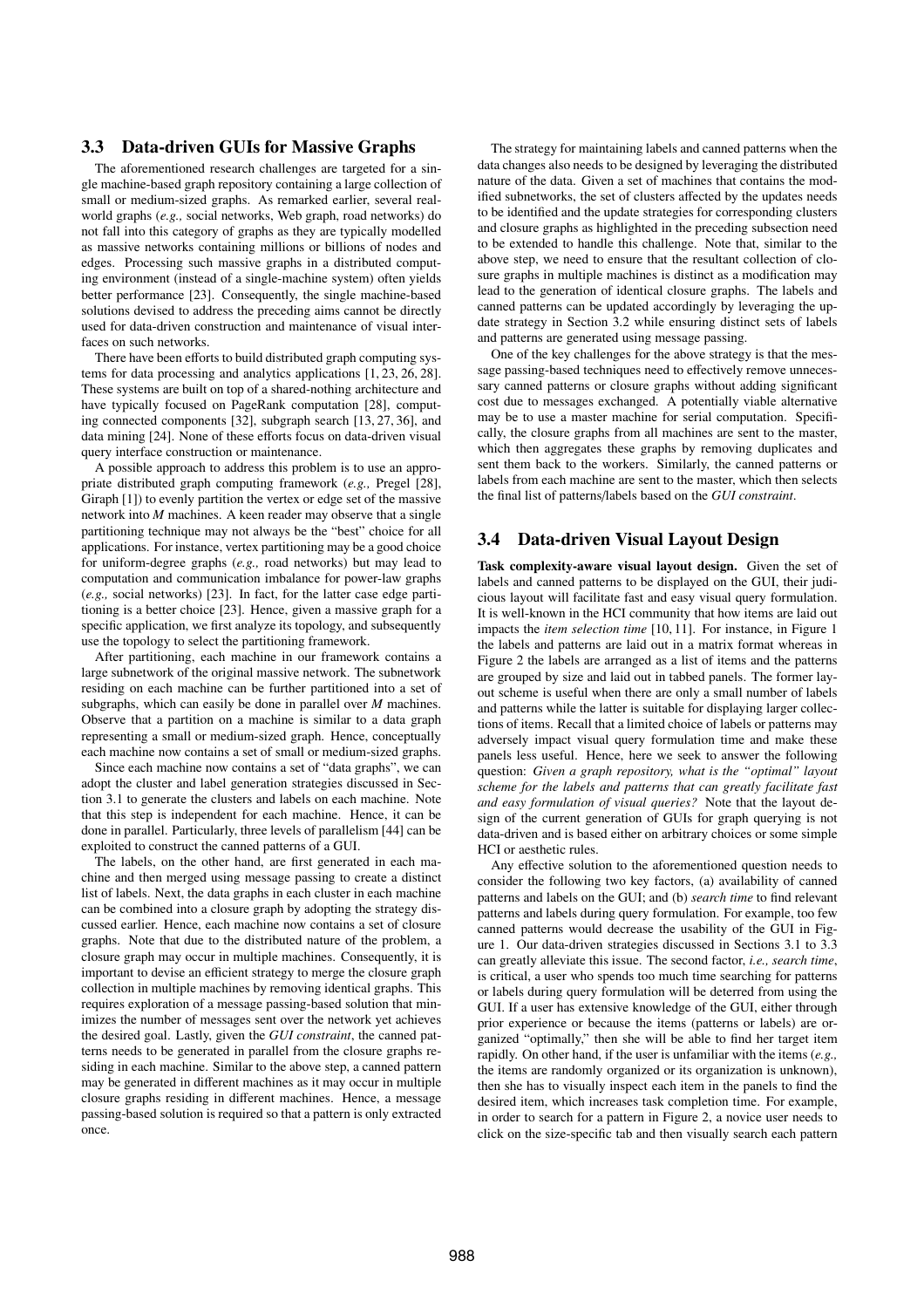in the list to choose the desired one. On the other hand, in Figure 1 she can find the target pattern relatively quickly.

We envisage that a data-driven approach to designing the layout of these items can greatly reduce the search time. Rather than organizing the patterns by their size, it may be more effective to display *separately* patterns that are *most likely* to be used for formulating queries by a wide variety of users. For instance, if the family of benzene rings (*e.g.,* chlorobenzene) frequently appear in queries then it makes sense to have them readily available to the users. Hence, the technical challenge here is to *devise efficient query-log-oblivious strategies to find patterns that are most likely to appear in queries from the collection of canned patterns*. This requires analysis of the closure graphs to identify patterns that are topologically diverse but appear frequently in different locations of the data. In the case of availability of query logs or *user access patterns* (of canned patterns), the strategy can be further refined by mining these data to identify canned patterns that have been accessed together in the past in order to formulate a variety of queries. On the other hand, instead of organizing the labels randomly (*e.g.,* Figure 2), they can be first sorted based on their labels and then based on their frequency of occurrence in the data. This will help a user to move rapidly to a target region and then visually search frequently appearing labels first in the *Attribute Panel*.

Additionally, it is worth exploring techniques to improve the search time by *dynamically adapting* these panels during query formulation. Given a visual fragment of a query *Q* currently formulated by a user, certain items can be disabled (by making them transparent or gray) in real time if they are not going to be constructed in the subsequent steps in order to return a non-empty result set for *Q*. For instance, if a user has drawn a C node then we can disable the Pa item in the *Attribute Panel* as the latter is not in the local neighborhood of C in the underlying data. Similarly, certain patterns can be disabled based on their "distance" from the current query fragment matches in the underlying data. Note that since the closure graphs preserve the topological connectivity between nodes and patterns, they can be efficiently leveraged to achieve such dynamically adaptive layout of items. Observe that disabling patterns or labels allows a user to skip these items rapidly and move to a target region, thereby reducing the search time in subsequent steps.

Another alternative strategy towards reducing the query formulation task complexity is to automatically identify top-*k* canned patterns in the *Pattern Panel* that a user is most likely to use in the subsequent step during query formulation and display them in the *Suggestion Panel* (Recall from Section 2) for easy access. Observe that availability of such suggested patterns eliminates the search time required to seek for these patterns in the *Pattern Panel* during query formulation. As above, given a partially formulated query and the canned pattern set, the closure graphs can be analyzed to provide such suggestions. Furthermore, if query logs or history of *user access patterns* are available, the suggestion generation strategy can further exploit these data to populate the *Suggestion Panel*. For instance, if we know that two canned patterns are frequently accessed together during query formulation by analyzing user access patterns, then whenever a user selects one of them, the other can be given higher priority in the top-*k* suggestion list in the *Suggestion Panel*. The recent query log-driven effort in [18], which suggests edge increments to the current query graph, is a step in this direction. However, since it provides only edge suggestions, the query formulation process may take many steps and users can only choose limited structural information in comparison to canned patterns.

**Aesthetics-aware visual layout design.** The aforementioned issues of data-driven visual layout design only aim to reduce the complexity of query formulation task. An issue of equal importance to an end user is the aesthetics of the layout. People prefer attractive interfaces and the effect of aesthetics in GUI appreciation is significant [12]. Existing approaches to make a GUI stand out is to work out all of the details of visual design manually. That is, the layout of a visual query interface is not automatically generated by considering various GUI *aesthetics metrics*. *Hence, how can we make data-driven visual layout design not only task complexityaware but also visual aesthetics-aware?*

Many HCI studies have asserted a strong link between visual complexity and aesthetics of web pages [38] and have attempted to measure their aesthetics automatically by analyzing HTML sources and screenshots of web pages [33]. In particular, GUI screenshotbased measure is considered superior to other methods as it better represents what a user sees [33]. The work in [29–31] proposed an array of *aesthetics metrics* to quantify visual complexity such as visual clutter, color variability, contour congestion, and layout quality. Hence, the data-driven visual layout design problem can be reformulated as an optimization problem where the goal is to find an "optimal" layout that minimizes query formulation task complexity and visual complexity of the interface. Observe that the visual complexity can be automatically quantified by extending the aforementioned aesthetics metrics, originally designed for web pages, to handle visual graph query interfaces. Furthermore, notice that metrics such as visual clutter and layout quality are influenced by the number of canned patterns and labels on the *Pattern*, *Attribute*, and *Suggestion Panels*. Hence, the data-driven selection and maintenance of the patterns and labels discussed earlier needs to also consider aesthetics metrics so that the visual complexity of the GUI is not adversely impacted.

#### **3.5 Quantitative Models for Performance Study**

Lastly, in order to systematically evaluate the effectiveness of our vision of data-driven visual query interface construction over its classical counterpart, it is paramount to undertake an exhaustive empirical study across different datasets and applications. While traditional measures such as efficiency and scalability of various techniques to realize the aforementioned components are naturally important to evaluate the framework, we believe that systematic empirical study to understand user experiences with data-driven visual query interfaces is paramount for the success of the proposed paradigm. At first glance, it may seem that such an investigation can be performed by simply undertaking a user study to measure whether data-driven visual query interfaces provide superior experience in query formulation as well as GUI appreciation compared to classical query interfaces. We believe that subjective studies provide good data for modeling user preferences, but it is also important to incorporate objective analyses for at least two reasons.

- First, it is often prohibitively expensive and time-consuming to engage a large number of users to either formulate a large number of visual subgraph queries on a set of visual interfaces (across different applications) or survey aesthetics of such visual interfaces. This is especially true for small companies, start-ups, small academic research groups, and individual developers and researchers.
- Second, objective methods, such as quantitative models, are less influenced by individual users. That is, they can capture the actual behavior of a user with the visual interface rather than the user perception of it. Note that subjective measures such as user studies are susceptible to a variety of evaluation conditions (*e.g.,* cognitive load) that can impart variations in the outcomes of the study.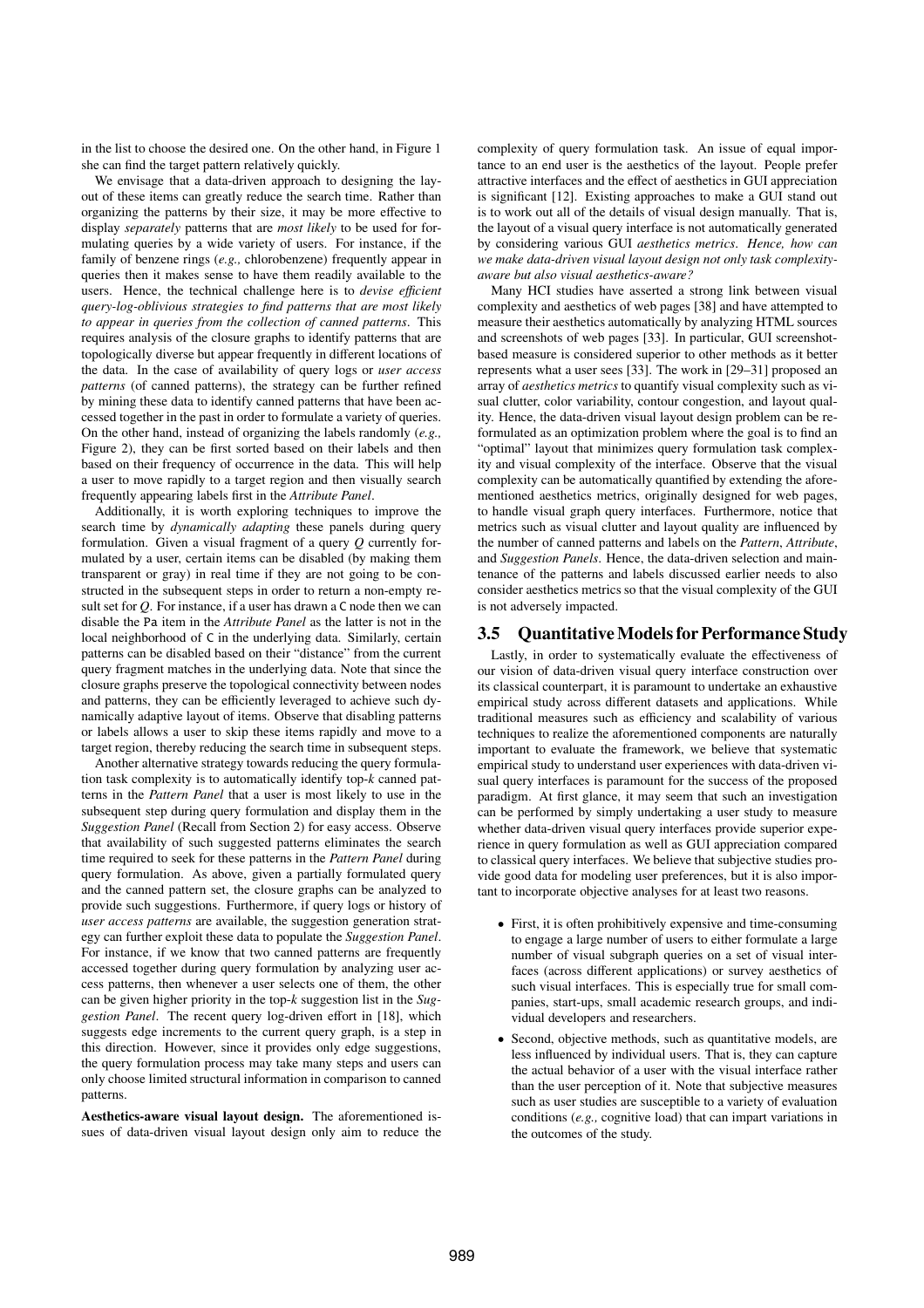

**Figure 5: Architecture of D**a**V**inci**: our initial e**ff**ort.**

Thus, we emphasize the need for objective measures. In particular, a quantitative model for measuring and comparing the benefits of data-driven visual query interfaces over classical query interfaces (in terms of task complexity and visual aesthetics) needs to be integrated with the traditional subjective usability assessment methods to enable us to systematically investigate the effectiveness of our proposed vision.

Although there is recent work towards building quantitative models for realistic simulation of visual subgraph query formulation [7], to the best of our knowledge, similar effort is missing in the context of visual query interface construction, maintenance, and layout design.

#### **4. RELATED WORK & NOVELTY**

Several visual graph querying systems have been proposed to query graph-structured data [9, 18–20, 40]. However, all these approaches follow the conventional paradigm of visual query interface construction and maintenance. In particular, our vision jettisons the longstanding and traditional visual query interface construction paradigm, and takes a data-driven approach to construct and maintain its key components.

In [6], we laid down the vision of *integrating* DB and HCI (referred to as *HCI-aware data management*) techniques towards superior consumption and management of data. Specifically, we presented a "synopsis" of a variety of issues in order to realize HCIaware data management such as data-driven visual query interface management, visual action-aware indexing and query processing, and HCI-driven visual query performance simulation. In particular, it was skewed more towards the paradigm of making visual query formulation and processing HCI-aware. In contrast, in this paper we focus on challenges and opportunities related to data-driven visual graph query interface construction and maintenance, which is a component of visual query interface management. Specifically, [6] gives a high-level summary of our discussion in Section 3.1 although it did not emphasize on the role of modern hardware in facilitating data-driven construction of different GUI panels. Additionally, except for canned pattern suggestion during query formulation, it did not lay down the vision for strategies related to data-driven GUI maintenance (Section 3.2), strategies for realizing it on massive graphs (Section 3.3), data-driven visual layout design (Section 3.4), and quantitative models for performance study (Section 3.5). In fact, the HCI-driven performance simulation discussed in [6] focuses on simulation of visual query formulation [7] instead of quantitative study of usability and aesthetics of visual query interfaces generated in a data-driven manner. In summary, the vision described here complements the one reported in [6].

The HCI community has made significant progress in studying various issues related to user-friendly visual interface design such as task modelling [34], menu design [5, 10], and pointing and selection activities [3]. However, the HCI community has not taken a data-driven strategy to create these visual interfaces. Algorithmically, as highlighted in Section 3, our vision raises several novel and intriguing research challenges that have not been addressed before.

Lastly, the emphasis of GUI independence for *Model-View-Controller (MVC)* design pattern [8] in the software engineering domain is orthogonal to our vision. The GUI (view) in MVC is a visualization of the model (the data). Generic views can be automatically generated, though users can also program views as desired. When the user needs to program a view, they often use a different kind of GUI (*e.g.,* Ruby-on-rails) to quickly and easily program the view. A visual graph query interface is a GUI in the latter sense (making it easy to program a view of the data, *e.g.,* a Ruby-on-rails for graph databases) and not in the former sense (a constructed view in MVC). Hence, the data-driven approach to building a visual graph query interface is akin to automatically tailoring the Ruby-on-rails GUI to a specific data collection, an application constructed using this tailored GUI would still implement an MVC approach.

#### **5. INITIAL EFFORT**

In the last two years, we have investigated this novel paradigm and made the first effort to realize its feasibility by building the data-driven visual graph query interface construction component called DAVINCI  $[43]$ <sup>8</sup> for a large collection of small or medium-sized graphs. It is implemented in Java and realizes some of the strategies discussed in Section 3.1. Specifically, it automatically generates the contents of the *Attribute* and *Pattern Panels* of a visual graph query interface from the underlying database.

Figure 3 shows the architecture of DAVINCI<sup>9</sup>. The *Node Label Generator* module traverses the underlying collection of data graphs D (*e.g.,* chemical compounds) to generate the set of unique labels in it, which are then displayed on the GUI. The *Cluster Generator* module constructs clusters of data graphs from  $D$  where the similarity among data graphs in the same cluster is high while it is low for graphs in different clusters. We use *maximum connected common subgraphs* (mccs) [35] to compute similarity between a pair of graphs. First, a pair of data graphs  $g_1$  and  $g_2$  are randomly chosen from  $D$  that have potentially least similarity by utilizing data graph features (for reason discussed below). This pair is used as two *pivots* for clustering. For all remaining data graphs  $g_i \in \mathcal{D}$ , we sort them in ascending order based on the difference of their similarity scores w.r.t  $g_1$  and  $g_2$  and associate the first half of the sorted list to  $g_1$  and the rest to  $g_2$ . This strategy is recursively carried out until the size of the cluster is below a specific threshold. As remarked earlier, computing similarity scores of all pairs of data graphs can be prohibitively expensive. Hence, we utilize some simple heuristics (*e.g.,* size of data graphs, label set similarity) of the data graph pairs to allocate a data graph in the correct cluster whenever possible, without computing the similarity scores. For example, if the size of data graph is significantly different from  $g_1$  then it is highly likely that they are dissimilar and hence is put in the cluster of  $g_2$ , without computing the similarity scores. Similarly, if the label set of a data graph is significantly different from  $g_1$  then it is directly put into the other cluster. For the remnant data graphs we sort them based on the similarity scores.

<sup>8</sup>DaVinci is demonstrated in IEEE ICDE 2015 [43].

<sup>9</sup> The *Query Processor* and the *Results Visualizer* modules are used to evaluate the formulated query and display the query results, respectively. Hence, they are orthogonal to our vision and were only included in DaVinci to "close-the-loop" for demonstration purpose.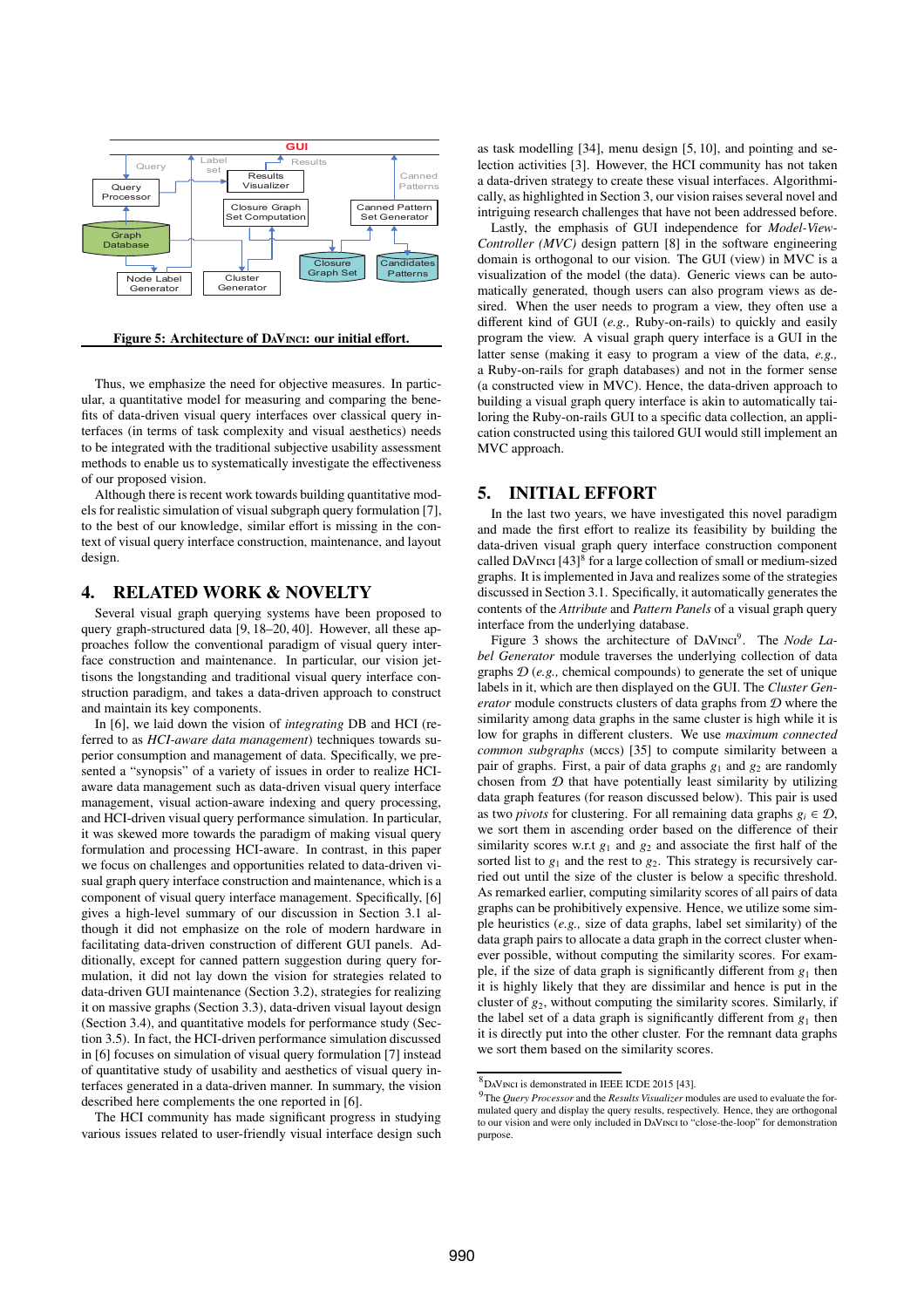The *Closure Graph Set Computation* module combines all the data graphs in each cluster into a single graph called the *closure graph* that "summarizes" the content of each cluster as highlighted in Section 3.1. Currently, we extend the idea of *graph closure* in [16] to compute it. First, for each cluster we create a *mapping* between a pair of data graphs (*g*1, *g*2) by *extending* each data graph with dummy vertices and edges such that each vertex and edge in *g*<sup>1</sup> has a corresponding *mapping* in *g*<sup>2</sup> based on label and edge matching. A dummy vertex or edge is assigned the label  $\varepsilon$ and each non-dummy vertex and edge is annotated with the identifier of the original data graph it belongs to. Next, given two such extended graphs and a mapping between them, its closure graph  $g_c(V_c, E_c)$  is constructed where the attribute of a vertex (*resp.* edge) in  $g_c$  is union of the attributes of the corresponding mapped vertices (*resp.* edges) of the extended graphs. All the matchings between the vertices and edges are established by computing the similarity between each pair of vertices using the *Neighbor Biased Mapping (NBM)* [16], which bias the matching towards neighbors of already matched vertices. Each vertex (*resp.* edge) in *g<sup>c</sup>* is also annotated with the union of the data graph identifiers of the corresponding mapped vertex (*resp.* edge) pairs. The dummy labels are removed from the closure graph. The final closure graph to represent the set of data graphs in a cluster is built recursively from the data graphs and the closure graphs.

Lastly, the *Canned Pattern Generator* module extracts a collection of canned patterns from the set of closure graphs, which are displayed on the GUI grouped by their size. It consists of two key steps, namely, *candidate pattern set generation* and *canned pattern set selection*. In the first step, we find candidate patterns (subgraphs) in a closure graph that maximize the objective function  $|g|Cov(g)$  where  $|g| = |E|$  is the size of a subgraph *g* and  $Cov(g)$  is the *coverage* of *g* measured as the number of data graphs that contain *g*. Next, the candidate pattern sets from all closure graphs are aggregated by removing duplicate patterns and aggregating their coverage. Since this candidate pattern set can be too large to fit in a given GUI in its entirety, in the next step a subset of these patterns are selected greedily by maximizing an objective function that maximizes coverage and minimizes similarities among the patterns. First, the candidate patterns are grouped by their size and within each group the pattern *p* with the maximum coverage is selected. The coverage of each remaining candidate pattern in the group is updated by penalizing it by its similarity to *p*. This process is repeated until the selected pattern set satisfies the *GUI constraint* (recall from Section 3.1). Finally, these canned patterns are displayed on the GUI (grouped by size).

**The road ahead.** Our aforementioned initial effort demonstrates the feasibility of the promise of data-driven visual query interface construction. Note that in this effort the canned patterns are generated offline as the cluster generation step is time-consuming. Although we have used simple feature-based heuristics to reduce the computational cost, it still takes a significant amount of time (*i.e.,* several hours) to generate clusters especially for large collection of data graphs. Hence, a more efficient and scalable solution to this problem is an open research challenge that needs to be addressed. To this end, we have not yet explored the alternative samplingbased technique to identify a set of representative data graphs for clustering as remarked in Section 3.1. Furthermore, the current implementation of DaVinci does not leverage on data-level parallelism and shared-memory scale-up parallelism to improve the efficiency and scalability of data-driven GUI construction. Also, our canned pattern selection technique is GUI aesthetics-unaware.

In addition, DaVinci does not currently focus on data-driven GUI maintenance (Section 3.2) and data-driven visual layout design (Section 3.4). Also, observe that our initial effort was built on top of a graph repository consisting of a large set of small or medium-sized data graphs. Hence, realizing these issues on massive graphs (Section 3.3) is an open problem. Lastly, although we received much positive feedback from the audience on DaVinci during our demonstration in ICDE 2015, comprehensive qualitative and quantitative models for performance study (Section 3.5) have not yet been explored. This is crucial for wider acceptance of our vision of datadriven visual query interface construction and maintenance.

## **6. CONCLUSIONS**

This paper contributes a vision of data-driven visual graph query interface construction and maintenance by presenting a visual graph querying framework where the contents of several panels of the GUI are automatically generated and maintained from the underlying data. Specifically, our vision attempts to carve out a substantially new research topic that blends two orthogonal fields, namely data management (graph query formulation) and HCI (visual interface design), to make query interface design data-driven. To the best of our knowledge, this paradigm has not been systematically investigated before, prior to our recent publication.

**Measures of success.** Successful realisation of this paradigm will enhance the portability and maintainability of visual query interfaces and reduce construction cost. But several non-trivial and novel research challenges need to be overcome to realize the paradigm. To this end, it is paramount to conduct extensive user studies to investigate the benefits of a data-driven approach in comparison to the classical approach of constructing and maintaining visual query interfaces. As discussed in Section 3.5, such a user study should complement quantitative performance models. Furthermore, wide-spread adoption of data-driven query interfaces in lieu of classical interfaces will be another measure of success.

**Wider applicability.** We focused on graph querying as graphs are a natural way of modeling data in a wide variety of domains. However, it is easy to see that our vision can be adopted for a variety of complex database management systems such as JSON [25] and XML databases, etc. as all these databases use formal query languages that are widely acknowledged for their syntactic complexity [2, 14]. Consequently, the novel research challenges discussed in this paper to realize data-driven visual graph query interface are also relevant to building data-driven visual query interfaces for treestructured data.

## **7. ACKNOWLEDGMENTS**

Sourav S Bhowmick was supported by the Singapore-MOE AcRF Tier-2 Grant MOE2015-T2-1-040. Byron Choi was partially supported by HKRGC GRF, HKBU12201315.